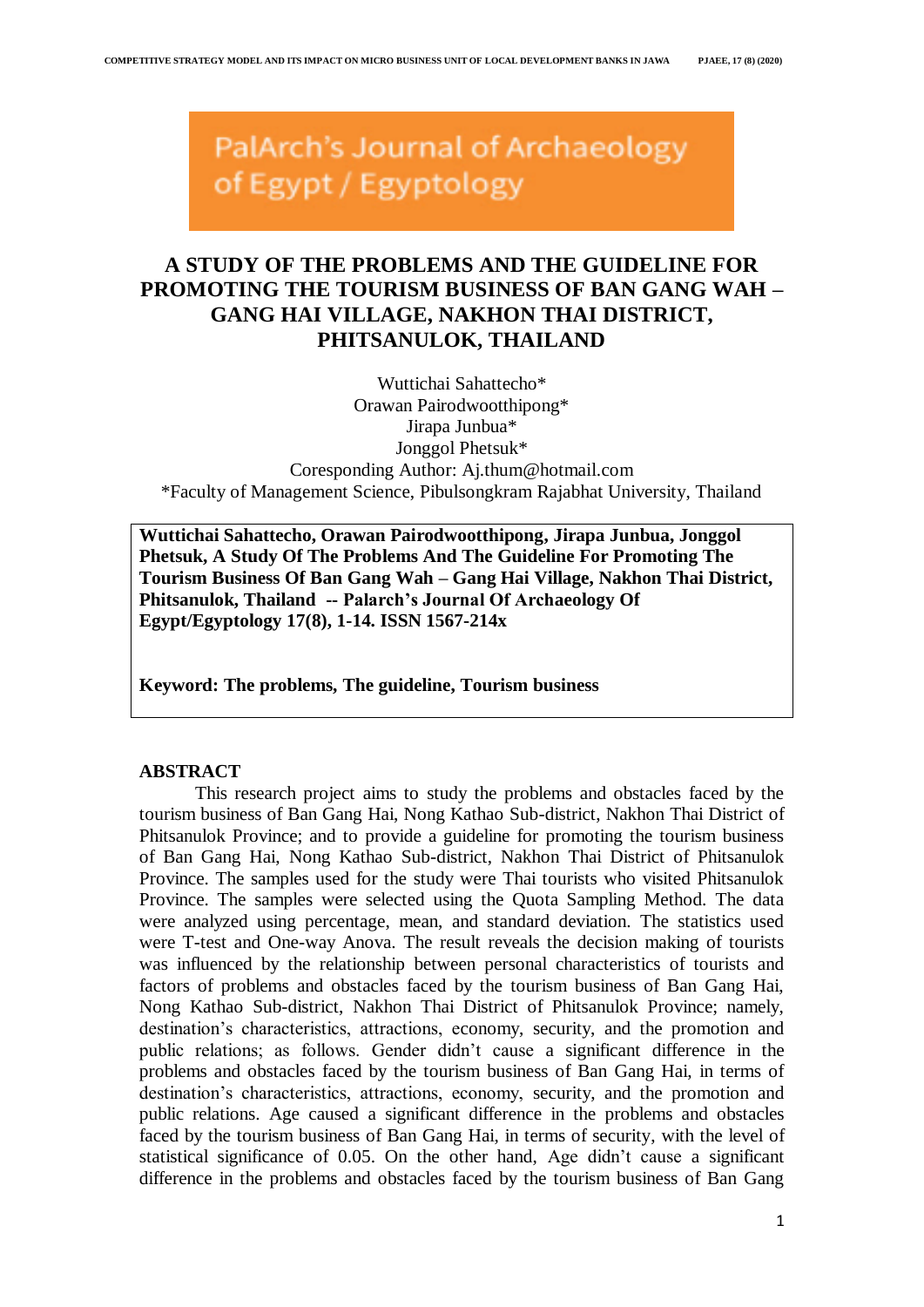Hai, in terms of destination's characteristics, attractions, economy, and the promotion and public relations. Education caused a significant difference in the problems and obstacles faced by the tourism business of Ban Gang Hai, in terms of security, with the level of statistical significance of 0.05. On the other hand, education didn't cause a significant difference in the problems and obstacles faced by the tourism business of Ban Gang Hai, in terms of destination's characteristics, attractions, economy, and the promotion and public relations.

The occupation caused a significant difference in the problems and obstacles faced by the tourism business of Ban Gang Hai, in terms of destination's characteristics, economy, security, and the promotion and public relations, with the level of statistical significance of 0.05. On the other hand, the occupation didn't cause a significant difference in the problems and obstacles faced by the tourism business of Ban Gang Hai, in terms of attractions. Income caused a significant difference in the problems and obstacles faced by the tourism business of Ban Gang Hai, in terms of economy and security, with the level of statistical significance of 0.05. On the other hand, income didn't cause a significant difference in the problems and obstacles faced by the tourism business of Ban Gang Hai, in terms of destination's characteristics, attractions, and the promotion and public relations. Marriage status caused a significant difference in the problems and obstacles faced by the tourism business of Ban Gang Hai, in terms of security and promotion and public relations, with the level of statistical significance of 0.05. On the other hand, marriage status didn't cause a significant difference in the problems and obstacles faced by the tourism business of Ban Gang Hai, in terms of destination's characteristics, attractions, and economy. The overall score of participants' opinion toward these 5 factors of tourism was high. Factors that had the highest influence over their decision making were age and income; whereas the age of visitors had a moderate influence over their decision making, followed by income.

# **INTRODUCTION**

The tourism business is continuously developing and improving while bringing a tremendous amount of income to many countries, as well as creating many negative effects on the economy, society, culture, and environment of those countries. Therefore, Ecotourism is being promoted and supported as an important component of the sustainable development program implemented in many countries around the world. Ecotourism is also being used as an instrument or measure for promoting the preservation of biological resources, which tends to decrease or even deplete, as a result of the rapid development of the country's economy and society. In terms of the current trend of the tourism business, it can be seen that consumers' demand for adventure tourism is increasing. Adventure tourism also includes the opportunity to actually participate and experience nature. Moreover, tourists who pursue natural tourism also want to study and learn about the place they are visiting, whether in terms of the culture, ecosystem, flora and fauna of those places. There are several issues regarding the preservation of local culture and the environment against changes. These concerns are the result of the increasing attention and focus that have been placed on the issues regarding the quality of the environment and environmental protection, which are now the main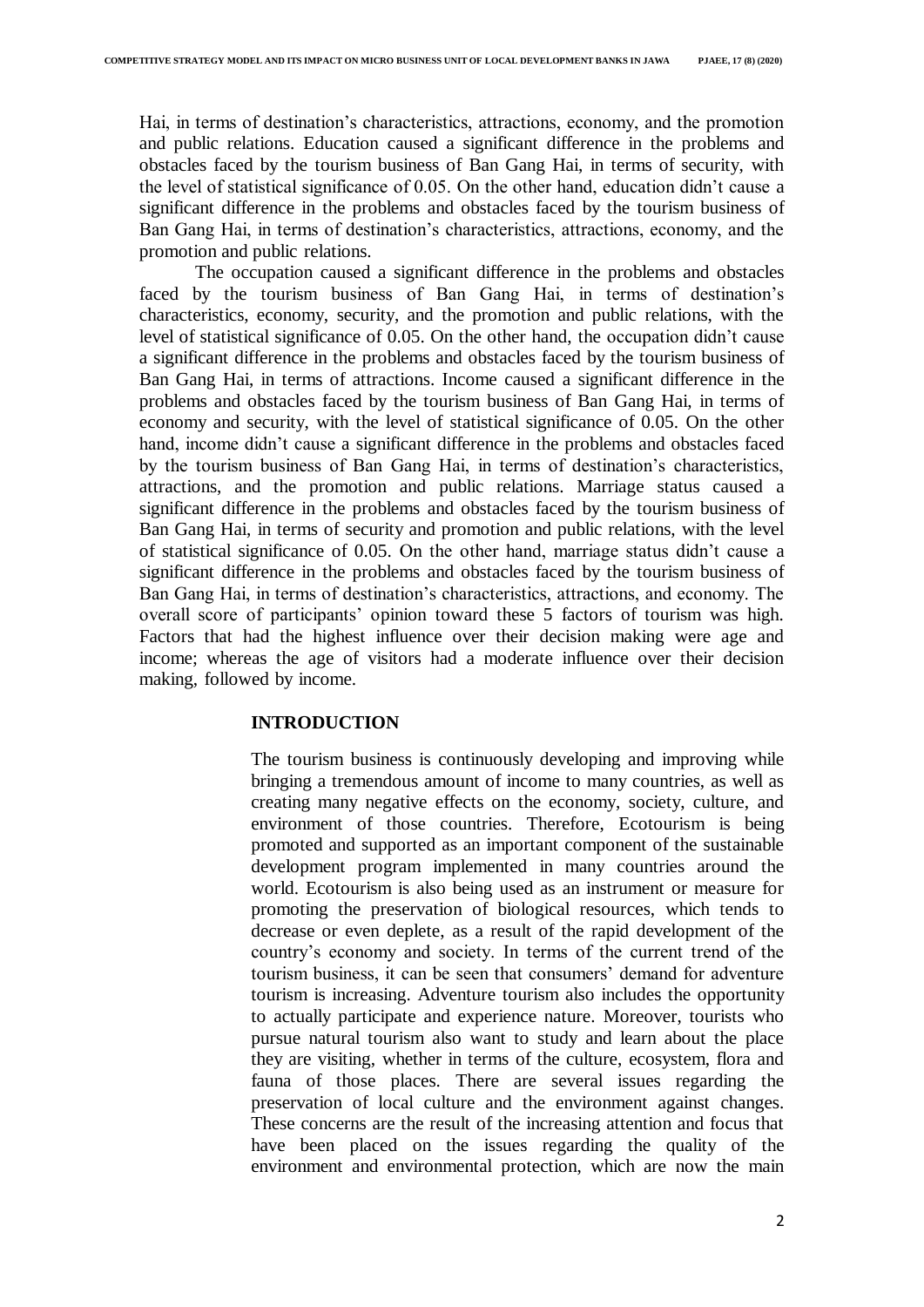problems that many countries around the world are facing. The concept of alternative tourism was born out of those policies. Alternative tourism is a novel tourism strategy that focuses on turning a community into a tourism attraction that, in turn, generates revenue back to the community; by collaborating with the local people to develop and maintain the local tourist attractions, as well as to invest in the development project of new tourist attractions. The concept of alternative tourism aims to provide alternative tourist attractions while giving the community the opportunity to engage in this business. Alternative tourism is essentially a form of ecotourism. (Asitirat C., 2010; Shahid et al., 2019; Siddiqi et al., 2019; Sulaiman et al., 2020)

Thailand is widely recognized as an important country in the field of agriculture and industry, as well as in the tourism industry, in which many Thai and foreign tourists are interested in visiting the country. The tourism industry is also one of the major sources of income in Thailand. Regardless of the mode of traveling or the destination, when tourists visit any places they will bring with them the opportunities to create the products and services, as well as the management of those products and services, in order to attract repeated visitation and to ensure the satisfaction with the destination of those tourists. Though at present the tourism industry of Thailand faces many effects, both domestically and internationally, this industry still continuously generates so much revenue for the country. The Ministry of Tourism and Sports also has several important policies on developing and promoting domestic tourist attractions and increasing the variety of available types of tourism in those destinations, such as ecotourism, health tourism, agricultural tourism, etc. The government promotes and supports the development of the new tourist attractions, and encourages the local community to actively participate in tourism management. These efforts are done in many forms, such as the creation of tourism cooperatives, the development of local community into a tourist attraction, the implementation of various measures that facilitate and safeguard tourists against exploitation, as well as the more serious efforts on solving tourists' problems. These are good policies for further improvement of Thailand's tourism industry, in order to make the tourism industry more complete and mature, as well as to disperse the revenue to the local people and to improve the overall quality of life of those people. (Ministry of Tourism and Sports, 2009; Shabbir et al., 2020; Ul-Hameed et al., 2019; Usak et al., 2019)

Phitsanulok is a decent size province that locates in the lower area of the Northern Region of Thailand. Phitsanulok is a house of a major government center, several educational institutions, and major organizations, as well as a mixed batch of the population of diversified background in tradition, culture, nationality, occupation, etc. The population of Phitsanulok concentrates in the urban area of this province and, therefore, the city of Phitsanulok faces the same problems as many other urban cities: a competitive society where life paces at a much faster speed, elderly people are being forgotten and ignored, adolescences now addict to games and technologies, and the working-age people just focusing on their career and keeping up with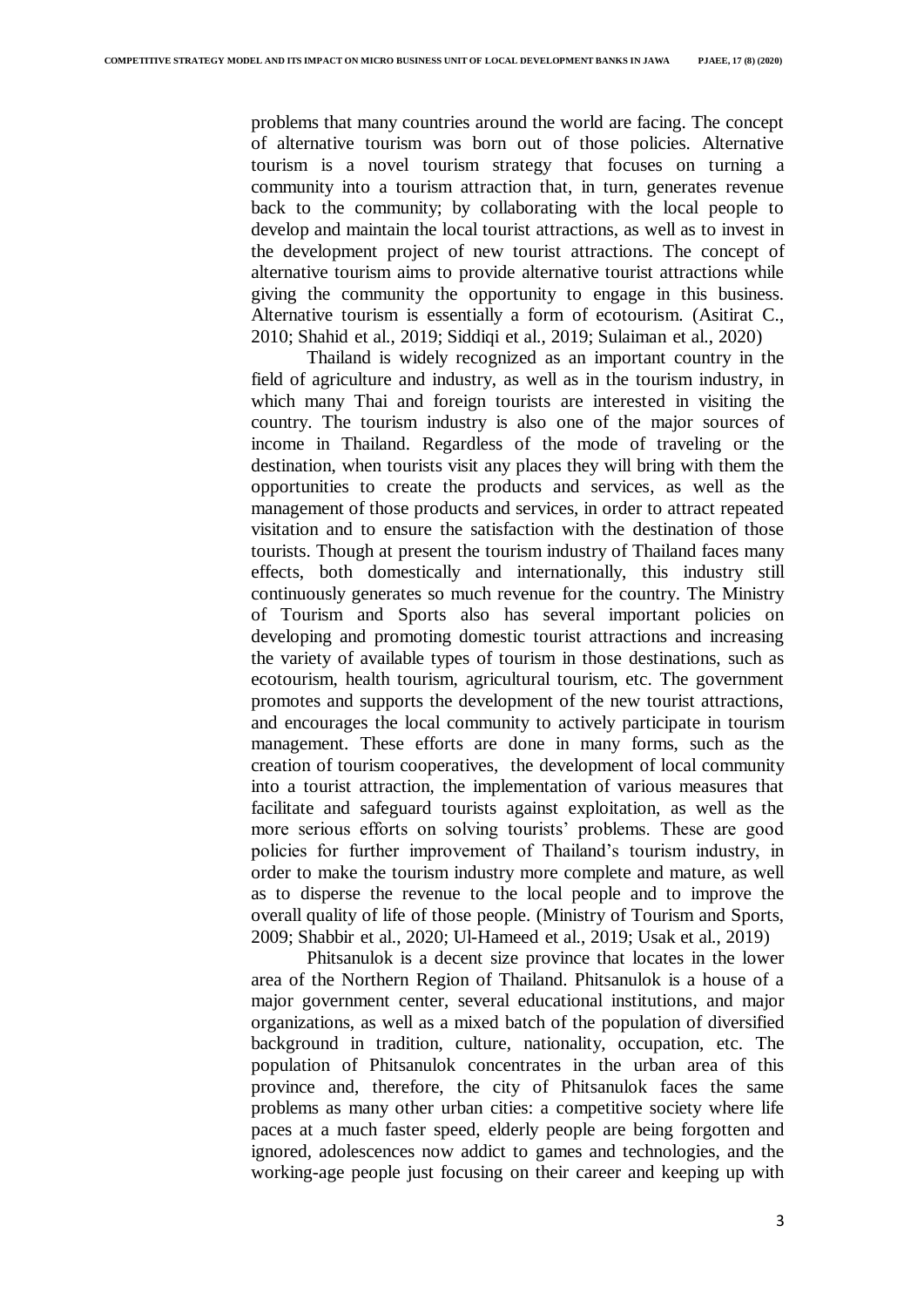the fast-paced living while ignoring their owned culture and tradition. As Phitsanulok province has several tourist attractions, the concept of ecotourism has the potential to convert tourism activities into activities that also promote nature study and environment protection, as well as generate revenue and job opportunity for the local people. Ecotourism will provide the local people with an additional source of income which, in turn, will reduce the use of natural resources for living. For these reasons, ecotourism is a solution that allows the development of the tourism-based economy and the environment protection to be done simultaneously. Therefore, it is safe to say that ecotourism is another form of sustainable development.

Gang Hai Rapids is another famous tourist attraction of Phitsanulok. It is born out of the collaboration of the local people, who developed these rapids into a natural tourist attraction that generates so much revenue for the local people. Gang Hai Rapids is an ecotourism attraction where tourists can relax, enjoy the food and rafting, and experience real nature. Originally, this area was a desolated place where adolescences usually mingled in the evening. The local people came up with the idea of converting this area into a tourist attraction. Gang Hai Rapids is a natural stream that has lots of trees. It has a very pleasant atmosphere for relaxation, a vast courtyard, and a clear and clean stream. Gang Hai Rapids is especially lovely during summer, as thick trees cover and shield the entire stream from sunlight so tourists may fully enjoy many activities without the concern of sunlight. (Benjachai S., 2006; Shabbir et al., 2019)

Therefore, the authors are interested in studying the problems and obstacles faced by the tourism business of Ban Gang Hai, Nong Kathao Sub-district, Nakhon Thai District of Phitsanulok Province; in order to create and provide useful information for related organizations, authorities, and entities. The authors intend to provide a guideline for further development and improvement of the tourism business and services of this community, in order to meet with the expectation and demand of tourists; as well as to promote the tourism business of Phitsanulok Province.

#### **Research objectives**

1. Studying the problems and obstacles faced by the local tourism community of Ban Gang Hai Village, Nong Kathao Subdistrict, Nakhon Thai District of Phitsanulok Province.

2. Providing the guideline for resolving the problems and improving the local tourism community of Ban Gang Hai Village, Nong Kathao Sub-district, Nakhon Thai District of Phitsanulok Province.

# **RESEARCH METHODOLOGY**

## **Population and samples**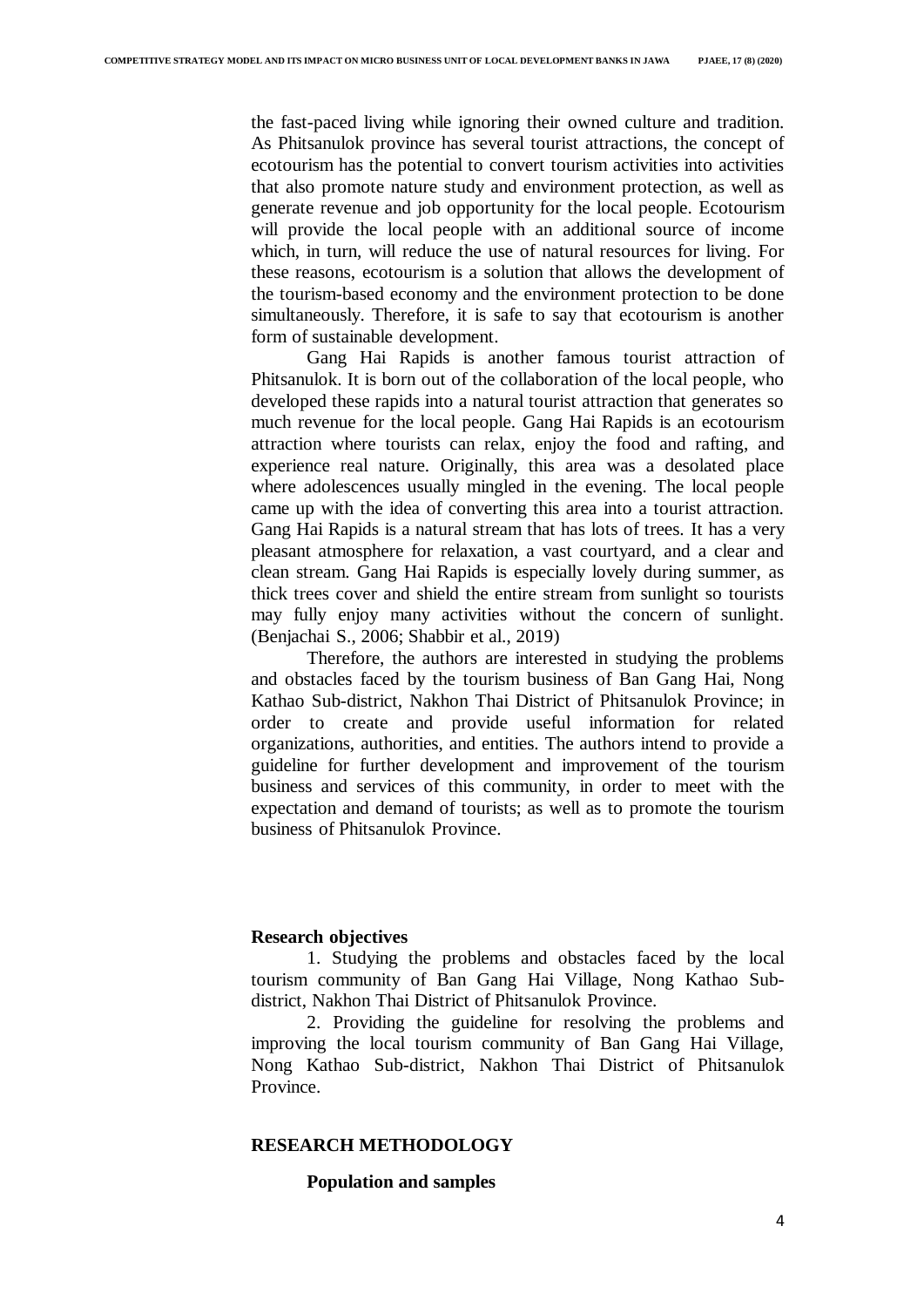The populations of this research project were 865,368 Thai tourists who visited Phitsanulok Province (2017 Tourism Information, Tourism Authority of Thailand, Central Region Office, Zone 1)

# **RESULT**

This research project intends to study the problems and the guideline for promoting the tourism business of Ban Gang Wah – Gang Hai Village, Nakhon Thai District, Phitsanulok; by interviewing X samples, analyzing the data, and interpreting the analysis result. The authors specify the symbols and abbreviations used for the analysis as follows.

**Table 1** Numbers and percentages of participants, categorized by gender, age, level of education, occupation, level of income, and marriage status

| <b>General information</b>              | Percentage |  |
|-----------------------------------------|------------|--|
| 1. Gender                               |            |  |
| Male                                    | 44.00      |  |
| Female                                  | 56.00      |  |
| Total                                   | 100.00     |  |
| $2. \text{Age}$                         |            |  |
| Under 20 years old                      | 12.00      |  |
| $21 - 30$ years old                     | 44.00      |  |
| $31 - 40$ years old                     | 19.00      |  |
| $41 - 50$ years old                     | 16.00      |  |
| Over 51 years old                       | 09.00      |  |
| Total                                   | 100.00     |  |
| 3. Education                            |            |  |
| <b>Elementary School</b>                | 07.00      |  |
| Junior High School                      | 10.00      |  |
| Senior High School/Vocational Education | 13.00      |  |
| High Vocational Education/diploma       | 18.00      |  |
| <b>Bachelor Degree</b>                  | 46.00      |  |
| Bachelor Degree and higher              | 06.00      |  |
| Total                                   | 100.00     |  |
| 4. Occupation                           |            |  |
| <b>Students</b>                         | 34.00      |  |
| Government/state enterprise employee    | 20.00      |  |
| Private company employee                | 12.00      |  |
| Private business/trade                  | 12.00      |  |
| General contractor                      | 16.00      |  |
| Farmer                                  | 04.00      |  |
| Unemployed/retired                      | 02.00      |  |
| Total                                   | 100.00     |  |
| 5. Income                               |            |  |
| Under 10,000 Baht                       | 53.00      |  |
| $10,001 - 20,000$ Baht                  | 28.00      |  |
| $20,001 - 30,000$ Baht                  | 18.00      |  |
|                                         |            |  |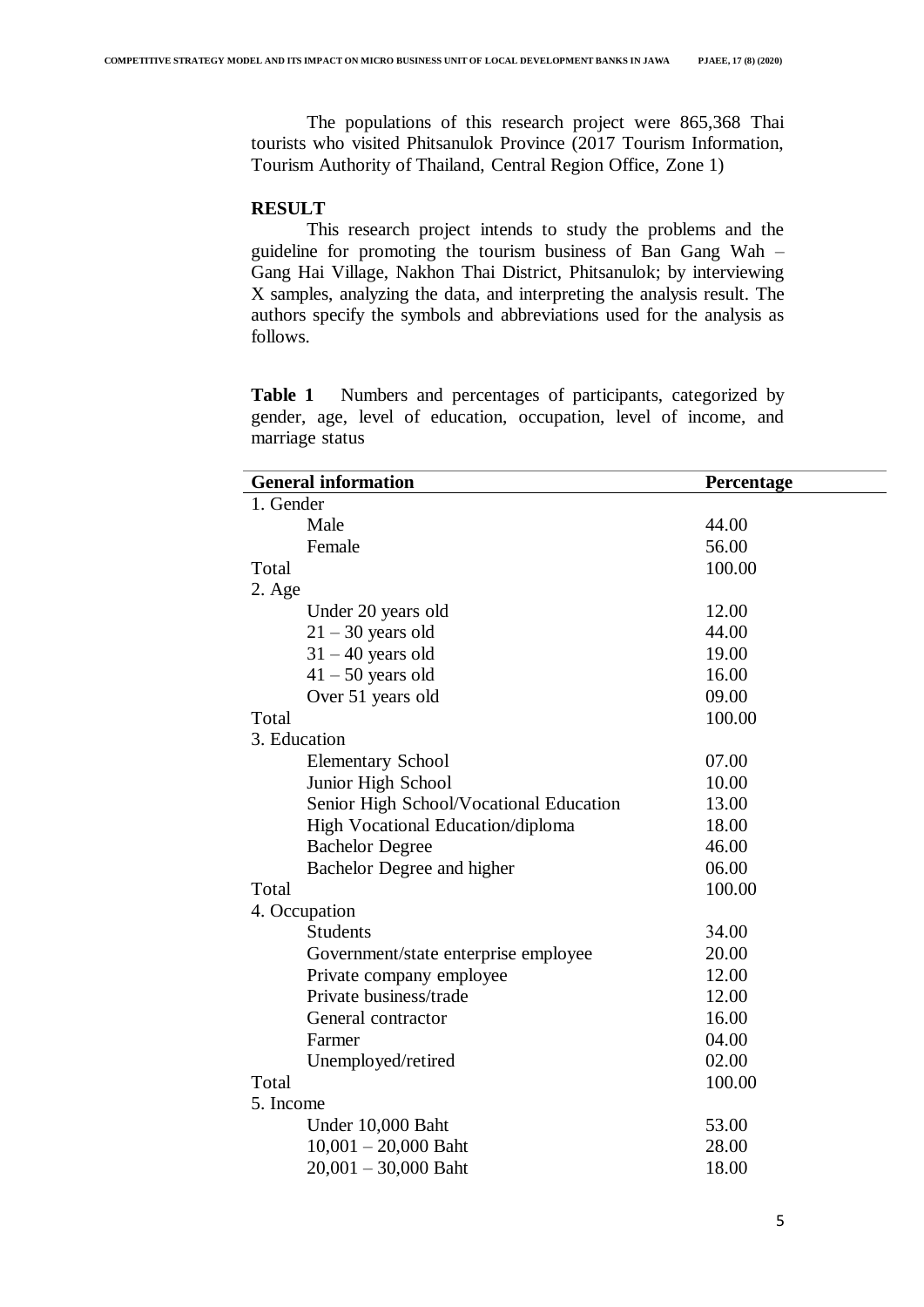| More than 30,000 Baht<br>Total | 01.00<br>100.00 |
|--------------------------------|-----------------|
| 6. Marriage status             |                 |
| Single                         | 60.00           |
| Married                        | 35.00           |
| Divorced/widowed               | 05.00           |
| <b>Total</b>                   | 100.00          |

According to Table 1, the table depicts the analysis result of the demographical characteristics of participants, categorized by variables, as follows.

Gender: the majority of participants were female, which was accounted for 56.00 percent; while the remaining were male, which was accounted for 44.00 percent.

Age: the majority of participants were those at the ages of 21 – 30 years old and they were accounted for 44.00 percent. This group of participants was followed by those at the age of  $31 - 40$  years old, which were accounted for 19.00 percent; those at the age of  $41 - 50$ years old, which were accounted for 16.00 percent; those at the age of 20 years old, which were accounted for 12.00 percent; and lastly, those at the age of 51 years old and older, which were accounted for 09.00 percent.

Level of education: the majority of participants held Bachelor Degree and they were accounted for 46.00 percent. This group of participants was followed those who held High Vocational Education Degree/diploma, which were accounted for 18.00 percent; those who held the Senior High School/Vocation Educational Degree, which were accounted for 13.00 percent; those who held the Junior High School Degree, which were accounted for 10 percent; those who held the Elementary Education Degree, which were accounted for 07.00 percent; and lastly, those who held Master Degree and higher, which were accounted for 06.00 percent.

Occupation: the majority of participants were students, which were accounted for 34.00 percent. The remaining of participants were government/state enterprise employees, which were accounted for 20.00 percent; general contractors, which were accounted for 16.00 percent; private company employees, which were accounted for 12.00 percent; private business owners/traders, which were accounted for 12.00 percent; farmers, which were accounted for 04.00 percent; and lastly, unemployed/retired persons, which were accounted for 02.00 percent.

Level of income: the majority of participants earned less than 10,000 Baht a month, and they were accounted for 53.00 percent. This group of participants was followed by those with the income of 10,001 – 20,000 Baht a month, which were accounted for 28.00 percent; those with the income of 20,001 – 30,000 Baht a month, which were accounted for 18.00 percent; and lastly, those with the income of 30,001 Baht a month and higher, which were accounted for 01.00 percent.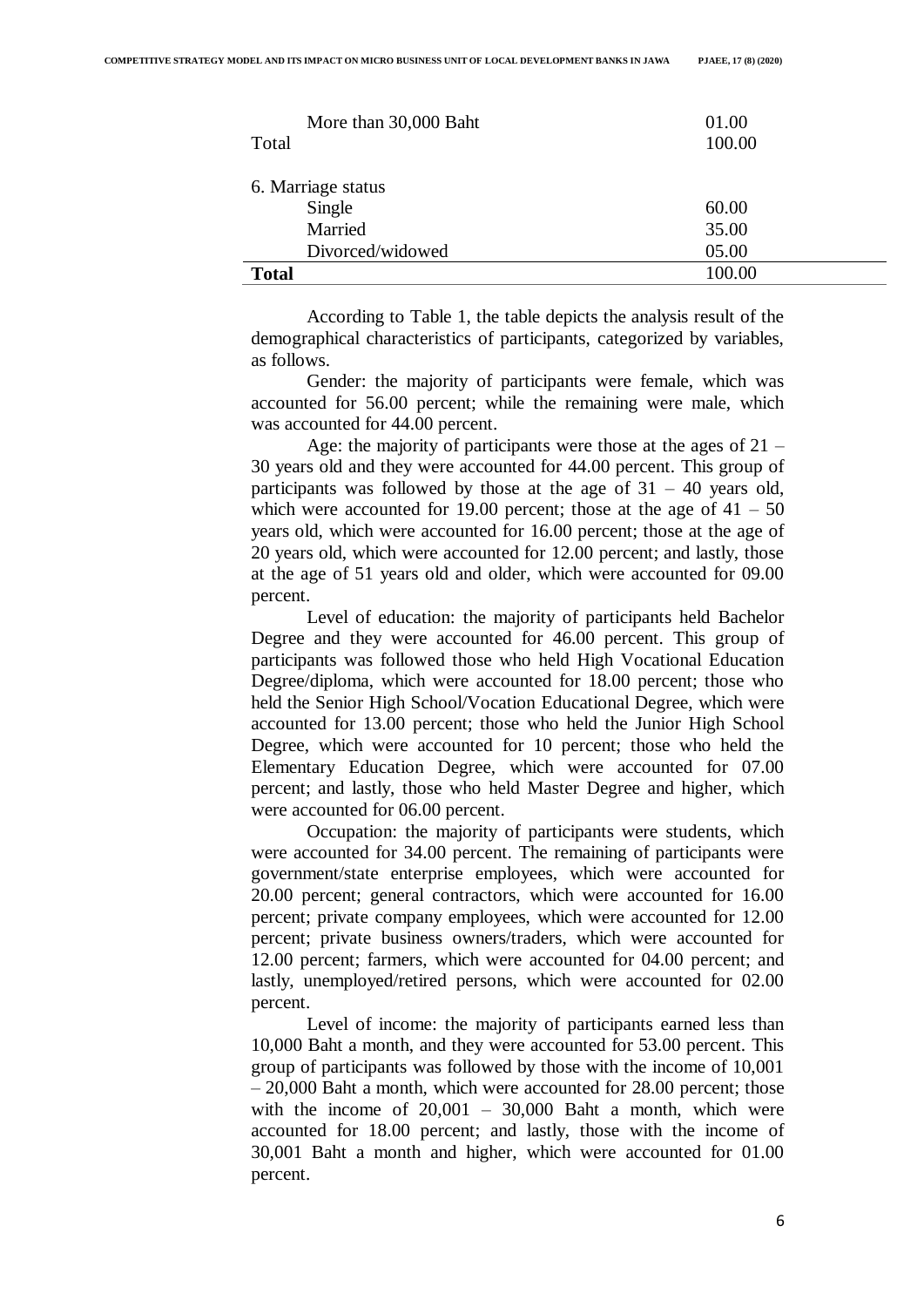Marriage status: the majority of participants were single persons, which were accounted for 60.00 percents. This group of participants was followed by married persons, which were accounted for 35.00 percent; and lastly, divorced/widowed persons, which were accounted for 05.00 percent.

Part II Data for the analysis of mean and standard deviation, for the studying of the problems and the guideline for promoting the tourism business of Ban Gang Wah – Gang Hai Village, Nakhon Thai District, Phitsanulok

**Table 2** Mean and standard deviation of participants' level of satisfaction and the influence to their decision making, regarding the problems and obstacles faced by the tourism business of Ban Gang Hai, in terms of the destination's characteristics, attractions, economy, security, and promotion and public relations.

| <b>Destinations' characteristics</b>                                | $\overline{x}$ | S.D.  | Influence of the                     |
|---------------------------------------------------------------------|----------------|-------|--------------------------------------|
|                                                                     |                |       | decision making                      |
| 1. Preservation of the nature at the                                | 4.41           | 0.669 | Highest                              |
| destination                                                         |                |       |                                      |
| 2. There are clear road signs that guide                            | 4.23           | 0.683 | Highest                              |
| visitors to the destination                                         |                |       |                                      |
| 3. The destination has convenient and                               | 4.02           | 0.772 | High                                 |
| wide-enough roads                                                   |                |       |                                      |
| 4. The destination has sufficient parking                           | 4.08           | 0.770 | High                                 |
| spaces for visitors                                                 |                |       |                                      |
| 5. The destination has hygienic bathrooms                           | 3.88           | 1.013 | High                                 |
| for visitors                                                        |                |       |                                      |
| destination's 4.12<br><sub>of</sub><br><b>Total</b><br>the<br>score |                | 0.568 | High                                 |
| characteristics                                                     |                |       |                                      |
| <b>Attractions</b>                                                  | $\overline{x}$ | S.D.  | <b>Influence</b><br><b>of</b><br>the |
|                                                                     |                |       | decision making                      |
| 1. The destination is available all year long                       | 4.23           | 0.740 | Highest                              |
| 2. The destination is beautiful                                     | 4.13           | 0.719 | High                                 |
| 3. The friendliness of local people at the                          |                |       |                                      |
|                                                                     |                |       |                                      |
| destination                                                         | 4.09           | 0.793 | High                                 |
| 4. The opportunity to visit and admire the                          |                |       |                                      |
| beauty of the reservoir by rafting on                               | 4.18           | 0.791 | High                                 |
| bamboo rafts                                                        |                |       |                                      |
| 5. The peacefulness and nature at the                               |                |       |                                      |
| destination                                                         | 4.18           | 0.828 | High                                 |
| <b>Total score of attractions</b>                                   | 4.16           | 0.560 | <b>High</b>                          |
| <b>Economy</b>                                                      | $\overline{x}$ | S.D.  | <b>Influence of the</b>              |
|                                                                     |                |       | decision making                      |
| 1. Local people participate in the provision                        | 4.20           | 0.741 | High                                 |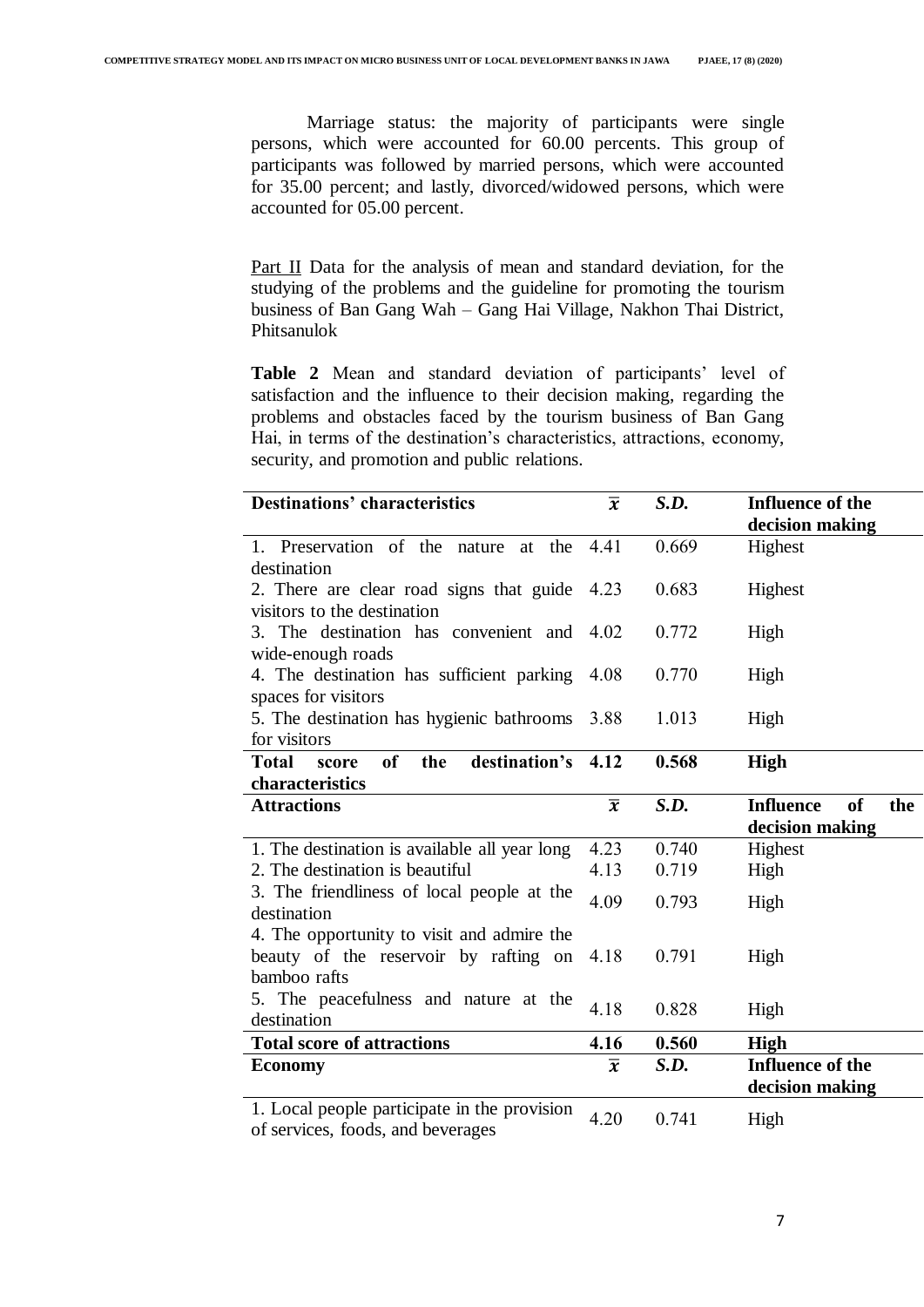| 2. There are sufficient services provided to<br>visitors, such as raft for rent, by the local                       | 4.22           | 0.769 | Highest                                    |
|---------------------------------------------------------------------------------------------------------------------|----------------|-------|--------------------------------------------|
| people                                                                                                              |                |       |                                            |
| 3. The sales of processed – local products                                                                          | 3.85           | 0.837 | High                                       |
| 4. The is a local souvenir shop or an                                                                               | 3.83           | 0.834 | High                                       |
| <b>OTOP</b> store for visitors                                                                                      |                |       |                                            |
| 5.<br>The<br>contribution<br>of<br>external<br>organizations                                                        | 3.93           | 0.866 | High                                       |
| <b>Total score of economy</b>                                                                                       |                |       | <b>High</b>                                |
|                                                                                                                     | 4.00           | 0.596 |                                            |
| <b>Security</b>                                                                                                     | $\overline{x}$ | S.D.  | <b>Influence of the</b><br>decision making |
| 1. The availability of medical facilities and<br>medical staff at the destination                                   | 3.89           | 0.921 | High                                       |
| 2. The availability of warning signs at the<br>destination                                                          | 4.07           | 0.874 | High                                       |
| 3. The availability of life jackets at the<br>destination                                                           | 4.27           | 0.811 | Highest                                    |
| 4. The availability of safety tip and<br>recommendation for visitors                                                | 4.00           | 0.877 | High                                       |
| 5. The security management of the touring<br>route                                                                  | 3.90           | 0.951 | High                                       |
| <b>Total score of security</b>                                                                                      | 4.03           | 0.679 | <b>High</b>                                |
| Promotions and public relations                                                                                     | $\overline{x}$ | S.D.  | <b>Influence of the</b>                    |
|                                                                                                                     |                |       | decision making                            |
| 1. The availability of public relations and<br>information<br>tourism<br>center<br>the<br>at<br>destination         | 4.18           | 0.722 | High                                       |
| availability of<br>2.<br>The<br>promotion<br>campaigns on various online media                                      | 4.09           | 0.775 | High                                       |
| The<br>availability of<br>introduction<br>3.                                                                        | 3.93           | 0.880 | High                                       |
| brochures at the destination<br>availability of promotion 3.88<br>4.<br>The<br>campaigns through books/magazines or |                | 0.939 | High                                       |
| tourism articles<br>availability of<br>The<br>information 3.90<br>5.<br>billboards at the destination               |                | 9.15  | High                                       |
| Total score of promotions and public 3.99<br>relations                                                              |                | 0.663 | High                                       |

According to Table 2, the detail analysis result of participants' level of satisfaction and influence over their decision making, regarding the problems and obstacles faced by the tourism business of Ban Gang Hai, can be summarized as follows.

In terms of the destination's characteristics, the overall level of satisfaction is high, with the mean of 4.12.

In terms of the attraction, the overall level of satisfaction is high, with the mean of 4.16.

In terms of the economy, the overall level of satisfaction is high, with the mean of 4.00.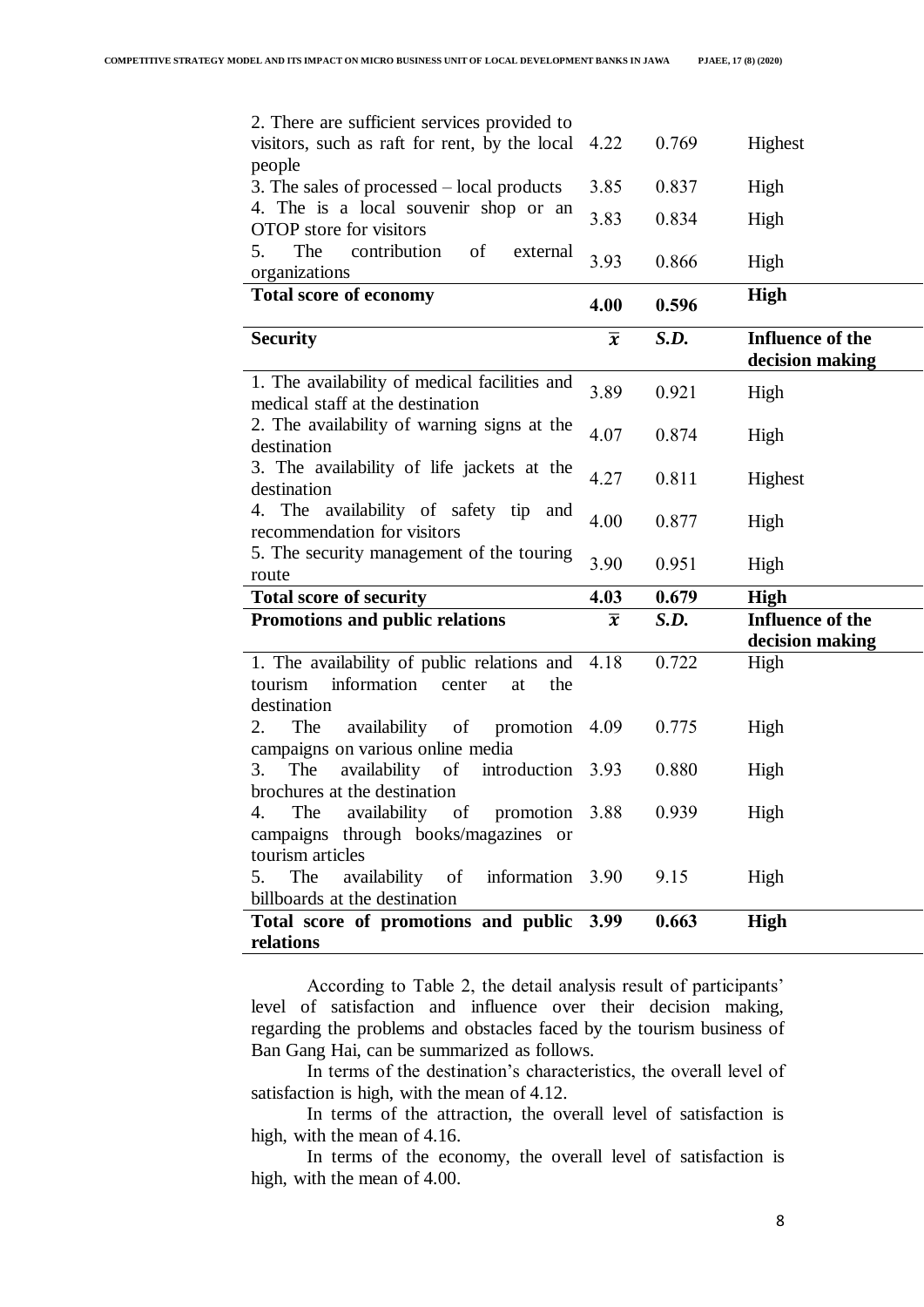In terms of the security, the overall level of satisfaction is high, with the mean of 4.03.

In terms of the promotions and public relations, the overall level of satisfaction is high, with the mean of 3.99.

#### **DISCUSSION**

1. The difference in gender causes no significant influence on participants' decision making toward the problems and obstacles of faced by the tourism business of Ban Gang Hai. The analysis result is in line with the result of other literature (Rakkhayan D., 2009) on the subject of behavior and satisfaction of visitors toward the agricultural tourism management of Suphan Buri Province. Rakkhayan found that difference in gender of visitors didn't cause any significant influence over their opinion toward the agricultural tourism management of Suphan Buri Province, in terms of planning, organizing, motivation, and control.

2. The difference in age causes significance influence on participants' decision making toward the problems and obstacles of faced by the tourism business of Ban Gang Hai; with the level of statistical significance of 0.05. The analysis result is in line with the result of other literature (Mayor V., 2012) on the subject of tourism motivation and the satisfaction of Thai tourists who visited Raksavarin Hot Spring and Porn Rung Hot Spring of Ranong Province. Mayor found that difference in age of visitors was significantly related to their traveling methods, with the level of statistical significance of 0.05. Another literature (Hongpang S., 2010) on the subject of ecotourism management guideline and its influence on satisfaction of tourists: a case study of Phu Ruea National Park, Phu Ruea District of Loei Province. Hongpang found that age of tourists was significantly related to their satisfaction with the tourist services provided at Phu Ruea National Park, with the level of statistical significance of 0.01.

3. The difference in education causes no significant influence on participants' decision making toward the problems and obstacles of faced by the tourism business of Ban Gang Hai. The analysis result is in line with the result of other literature (Rakkhayan D., 2009) on the subject of behavior and satisfaction of visitors toward the agricultural tourism management of Suphan Buri Province. Rakkhayan found that difference in the level of education of visitors didn't cause any significant influence over their satisfaction toward the agricultural tourism management of Suphan Buri Province, in terms of services provided by staff, agricultural tourist destination, and tourism promotion.

4. The difference in occupation causes significance influence on participants' decision making toward the problems and obstacles of faced by the tourism business of Ban Gang Hai; with the level of statistical significance of 0.05. The analysis result is in line with the result of other literature (Hongpang S., 2010) on the subject of ecotourism management guideline and its influence on satisfaction of tourists: a case study of Phu Ruea National Park, Phu Ruea District of Loei Province. Hongpang found that the local people of different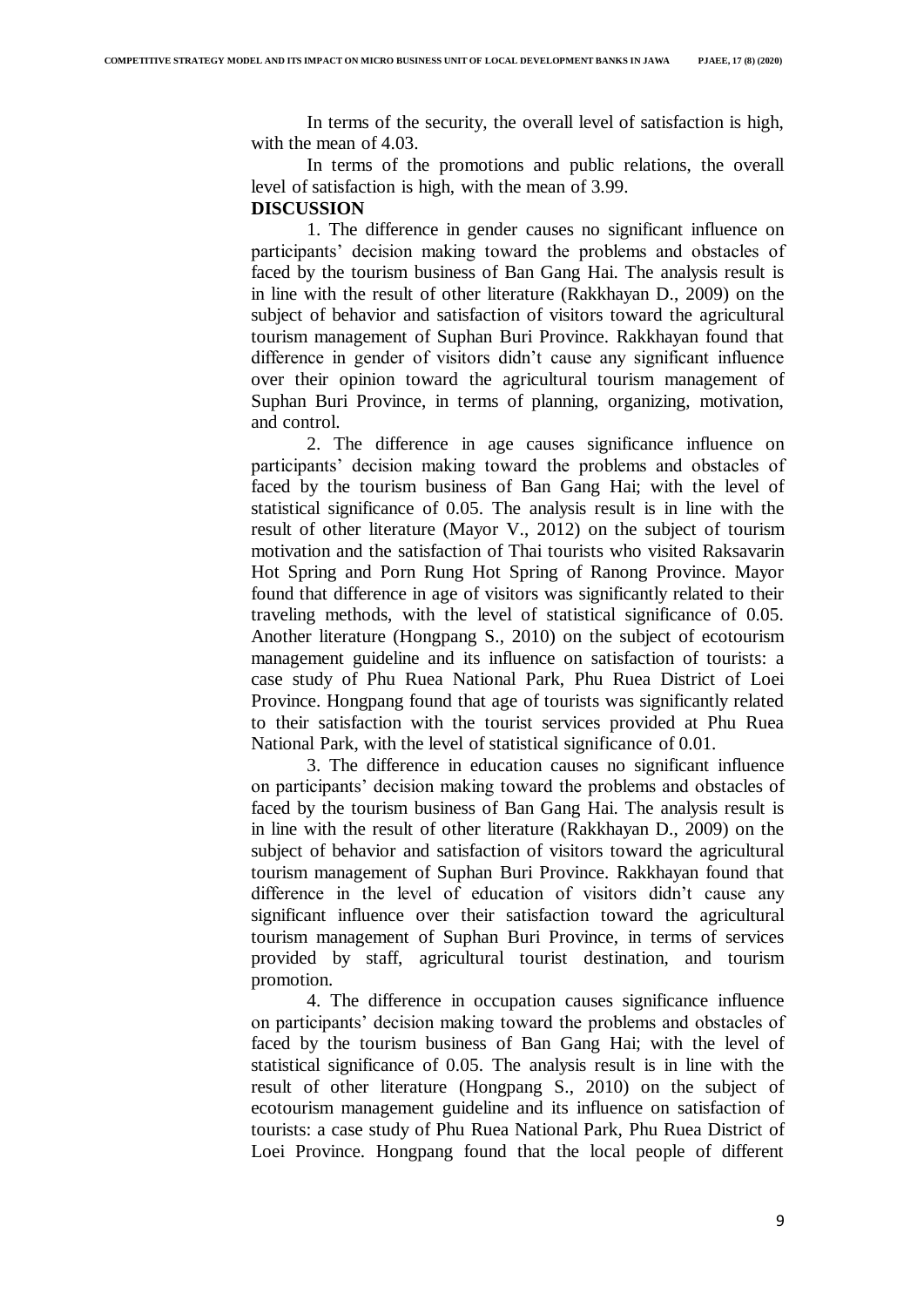occupations had a significantly different level of participation with the management of the ecotourism business of Wat Takhian Water Market.

5. The difference in the level of income causes significance influence on participants' decision making toward the problems and obstacles of faced by the tourism business of Ban Gang Hai; with the level of statistical significance of 0.05. The analysis result is in line with the result of other literature (Hongpang S., 2010) on the subject of ecotourism management guideline and its influence on satisfaction of tourists: a case study of Phu Ruea National Park, Phu Ruea District of Loei Province. Hongpang found that the monthly income of tourists was significantly related to their satisfaction with the tourist services provided at Phu Ruea National Park, with the level of statistical significance of 0.01. Another literature (Songthip K., 2014) on the subject of the people participation with the management of the ecotourism business of Wat Thakian Water Market, Bang Kruai District of Nonthaburi Province. Songthip found that the local people of different level of income had a significantly different level of participation with the management of the ecotourism business of Wat Takhian Water Market.

6. The difference in marriage status causes significance influence on participants' decision making toward the problems and obstacles of faced by the tourism business of Ban Gang Hai; with the level of statistical significance of 0.05. The analysis result is in line with the result of other literature (Lertwhanwit O. and Anuwitchanon J., 2012) on the subject of the tourists' expectation and recognition of the environmental issue management for consumption and tourism of the green space of Dong Phayayen-Khao Yai Forest Complex. They found that the difference in marriage status of Thai tourists who visited Dong Phayayen-Khao Yai Forest Complex caused significant difference in their post-visitation behaviors, with the level of statistical significance of 0.01.

# **CONCLUSIONS**

1. In terms of the destination's characteristics, these factors appears to have a high level of influence over visitors' decision making toward the problems and obstacles of faced by the tourism business of Ban Gang Hai. Looking at these factors in more detail instead reveal that the factor of a highest level of influence is 'preservation of the nature at the destination' and the factor of the least level of influence is 'the destination has hygienic bathrooms for visitors. Some recommendations are, including, planting more trees and flowers and arranging enough facilities for visitors.

2. In terms of the attractions, these factors appears to have a high level of influence over visitors' decision making toward the problems and obstacles of faced by the tourism business of Ban Gang Hai. Looking at these factors in more detail instead reveal that the factor of a highest level of influence is 'the destination is available all year long' and the factor of the least level of influence is 'the friendliness of local people at the destination.'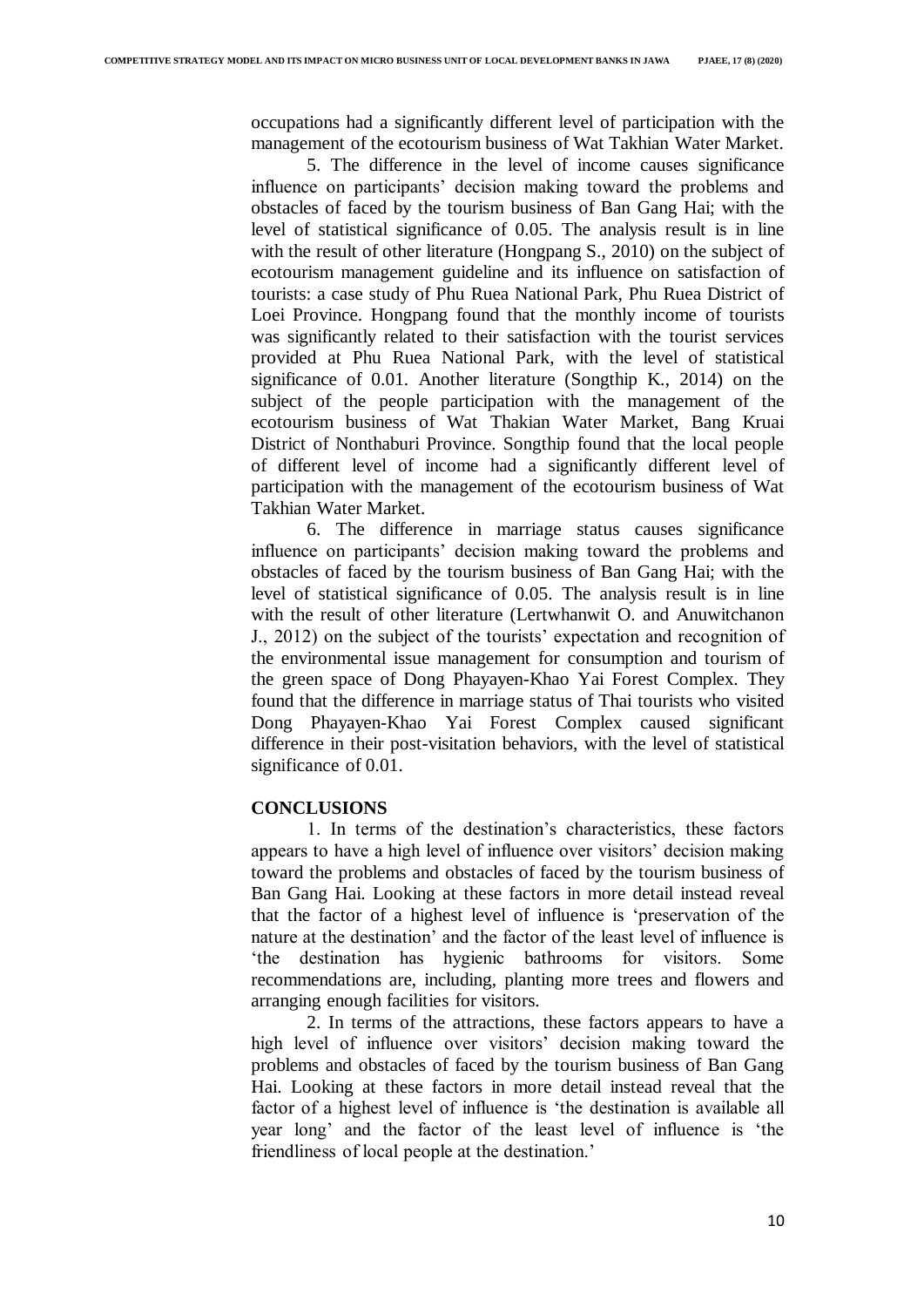3. In terms of the economy, these factors appears to have a high level of influence over visitors' decision making toward the problems and obstacles of faced by the tourism business of Ban Gang Hai. Looking at these factors in more detail instead reveal that the factor of a highest level of influence is 'the destination is available all year long' and the factor of the least level of influence is 'the friendliness of local people at the destination.'

4. In terms of the security, these factors appears to have a high level of influence over visitors' decision making toward the problems and obstacles of faced by the tourism business of Ban Gang Hai. Looking at these factors in more detail instead reveal that the factor of a highest level of influence is 'the availability of life jackets at the destination' and the factor of the least level of influence is 'the availability of medical facilities and medical staff at the destination.'

5. In terms of the promotion and public relations, these factors appears to have a high level of influence over visitors' decision making toward the problems and obstacles of faced by the tourism business of Ban Gang Hai. Looking at these factors in more detail instead reveal that the factor of a highest level of influence is 'the availability of public relations and tourism information center at the destination' and the factor of the least level of influence is 'the availability of promotion campaigns through books/magazines or tourism articles.'

# **SUGGESTIONS FOR FUTURE RESEARCH**

Further study should focus on the satisfaction toward the tourism business of Ban Gang Hai and the guideline for improving the tourism business of Ban Gang Hai, in order to create the tourism plan and tourist attraction development plan for Phitsanulok Province.

# **REFERENCES**

- Asitirat C. (2010). kānčhatkān kānthōngthīeo chēng 'anurak kap withī chīwit chumchon kōranī suksā talātnam 'Amphawā 'amphœ 'Amphawā čhangwat samut songkhrām sōngphanhārōihāsipsām [Ecotourism management and the lifestyle of local community: a case study of Amphawa Water Market, Amphawa District of Samut Songkram Province 2010] Master of Arts: Thammachart University.
- Choeigiw ong A., Sakunnapat P., and Jirojjaphan W. (1975). kānthōngthīeo chœng Niwēt [Ecotourism] Bangkok: Sang Dao, 2005.
- Diaw-Itsaret S. (1984) phrưttikam phū thāngkān sưksā [Educational Leadership Behavior] Chonburi: Faculty of Education, Srinakharinwirot University, Bangsaen.
- Herkkhuntod P. (2008) khwāmphưngphōčhai khōng nakthōngthīeo chāo Thai thī mī tō kānthōngthīeo wat phrachētmangkhalārām ( wat phō ) [The satisfaction of Thai tourists after visiting Wat Phra Chetu Mangkalaram (Wat Pho)] A thesis for Master of Political Science Program, Faculty of Political Science, Graduate School, Krirk University.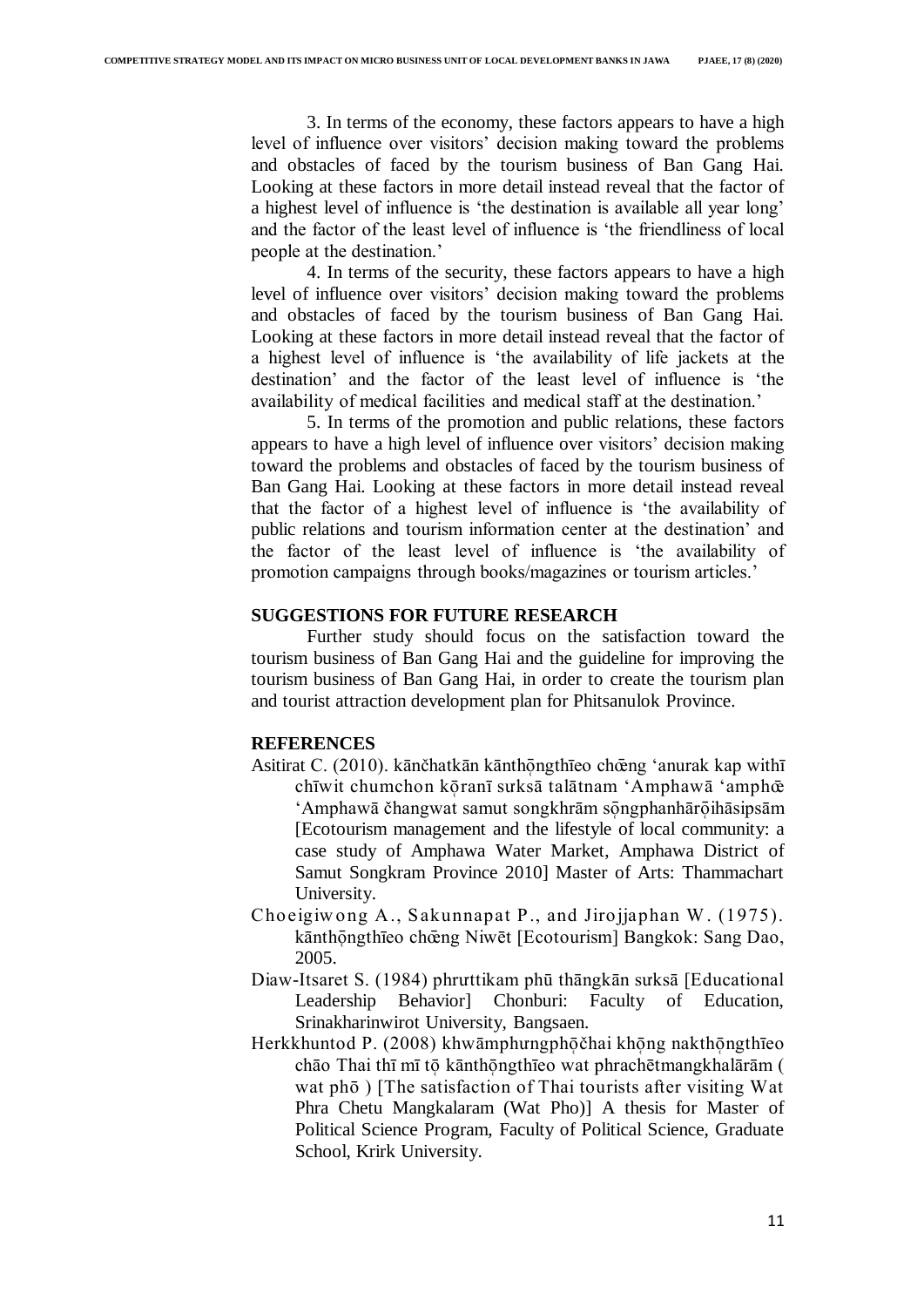- Hongpang S. (2010) næothāng kān bōrikān kānthōngthīeo chēng Niwēt thī mī tō khwāmphưngphōčhai khōng nakthōngthīeo kōranī sưksā kōranī sưksā 'utthayān hæng chāt phū rūa 'amphœ phū rūa čhangwat lœI [The ecotourism management guideline and its influence on satisfaction of tourists: a case study of Phu Ruea National Park, Phu Ruea District of Loei Province] Master of Arts: Loei Rajabhat University.
- Jittangwattana B. (2005) kānphatthanā kān thō thīeo bæp yangyūn [Sustainable Tourism Development] Bangkok: Press and Design.
- Kakaew K. (2015). phruttikam kānthōngthīeo chēng kasēt khōng nakthōngthīeo chāo Thai thī sūan kasēt čhangwat ra yōng [Agricultural Tourism Behavior of Thai Tourists at the Agricultural Garden of Rayong Province] Dhurakij Pundit University.
- kānbōrihān ngān bukkhon phæn mai [The New Personal Management Model] (1991) Bangkok: Thai Watana Panich.
- Kasemsin S. (1983) kānbo rihān [Administration] (The 8th Edition) Bangkok: Thai Watana Panich.
- Katawanit T. (2003) čhittawitthayā thūapai [General Psychology] Bangkok: SE-Education PLC.
- Korman, A. K. (1977). Organizational Behavior. New Jersey: Prentice Hall.
- Lertwhanwit O. and Anuwitchanon J. (2014) khwāmkhātwang læ kānraprū khong nakthongthīeo thī mī to kānčhatkān praden panhā dān singwātlōm phūa kānphatthanā kānthōngthīeo sīkhīeo nai phữn pādong phayā yen - khao yai sōngphanhārōihāsiphā [Tourists' expectation and recognition of the environmental issue management for consumption and tourism of the green space of Dong Phayayen-Khao Yai Forest Complex, 2012] Suan Dusit Rajabhat University.
- Manford. (1972). Job Satisfaction : A Study of Computer Specialists. London : Longman.
- Manorat W. (2010) kānčhatkān kānthōngthīeo chēng kasēttrakōn nī sưksā chumchon bān phī mot ʻamphœ̜̄ bāng bān čhangwat Phra Nakhon Sī 'Ayutthayā [Agricultural Tourism Management: a case study of Ban Phi Mod Village, Bang Barn District of Phra Nakhon Si Ayutthaya Province] Bachelor of Art in Social Sciences for Development: Phranakhon Si Ayutthaya Rajabhat University.
- Ornkhoaksoong C. (1979). čhittawitthayā kānsưksā . Krung Thēp [Education Psychology. Bangkok] Thai Watana Panich Press.
- Panmanee A. (1995). čhittawitthayā kān rīan kānson [Psychology of Teaching] (The 2nd Edition) Bangkok: Ton Aor.
- Pimonsompong C. (2007). kānwāngphæn læ phatthanā talāt kāt thīeo [Tourism Industry Planning and Development] The 7th Edition. Bangkok: Kasetsart University Press.
- Plainoi N. et al. (1995). phruttikam kānthongthīeo phāinai prathēt khōng nakthōngthīeo chāo Thai [Domestic tourism behavior of Thai tourists] Presented to the Tourism Authority of Thailand.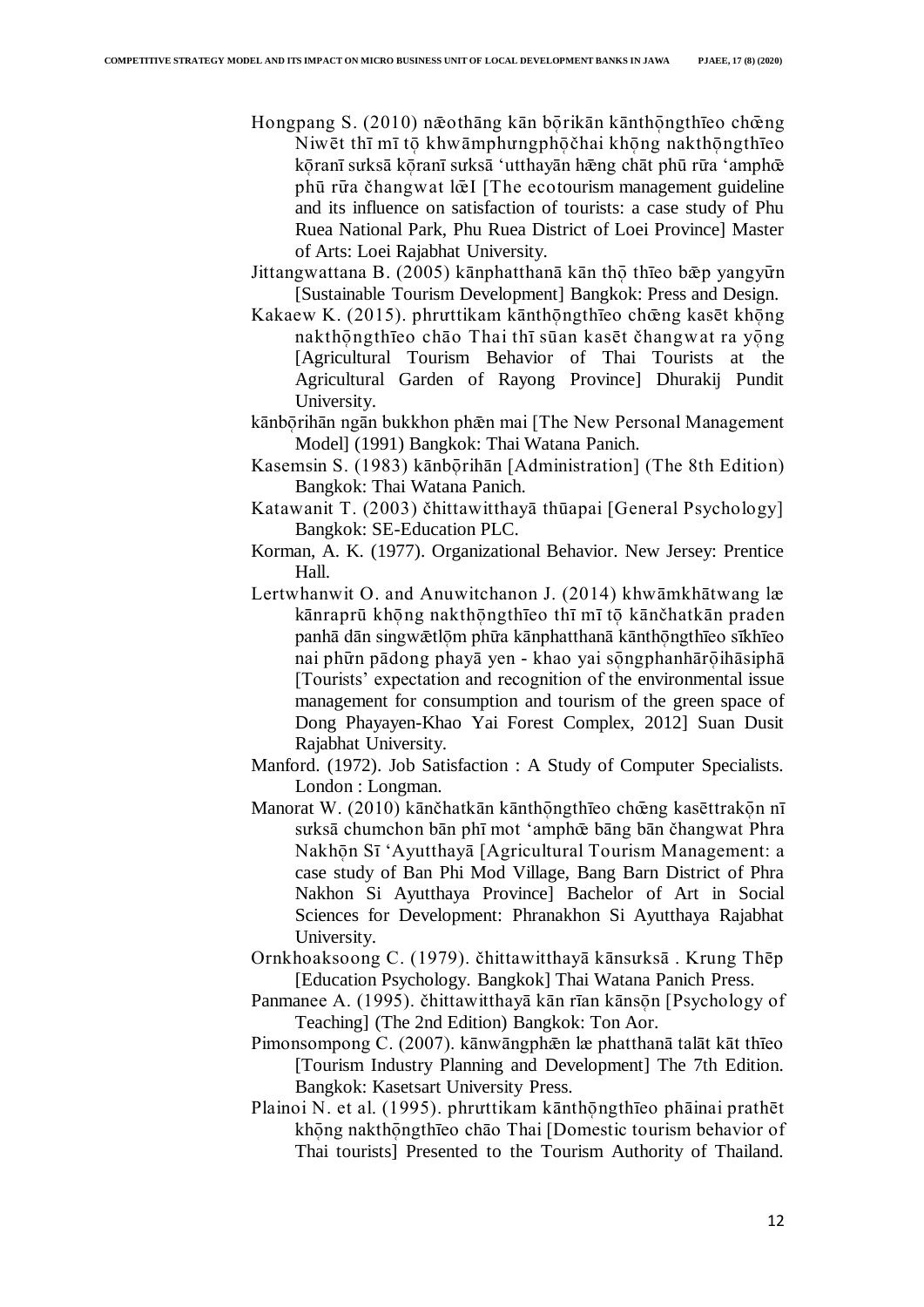Nakhon Pathom: Asean Institute for Health Development Press, Mahidol University.

- Rakkhayan D. (2009) phruttikam læ khwāmphưngphōčhai khōng phū mā thōngthīeo thī mī tō kānbōrihān čhatkān kān thōngthīeo chœ̜̄ng kasēt čhangwat Suphan burī . [Behavior and satisfaction of visitors toward the agricultural tourism management of Suphan Buri Province] Business Administration: Phranakhon Si Ayutthaya Rajabhat University.
- Songthip K. (2014). kānmī sūanrūam khong prachāchon nai kānčhatkān kānthōngthīeo chœng 'anurak talātnam wat takhīan [The people participation with the management of the ecotourism business of Wat Thakian Water Market] Dhurakij Pundit University.
- Shabbir, M. S., Abbas, M., Aman, Q., Ali, R., & Orangzeb, K. (2019). Poverty Reduction Strategies. Exploring the link between Poverty and Corruption from less developed countries. Revista Dilemas Contemporáneos: Educación, Política y Valores. http://www.dilemascontemporaneoseducacionpoliticayvalores.co m/
- Shabbir, M. S., Abbas, M., & Tahir, M. S. (2020). HPWS and knowledge sharing behavior: The role of psychological empowerment and organizational identification in public sector banks. Journal of Public Affairs. https://doi.org/10.1002/pa.2512
- Shabbir, M. S., Asad, M., Faisal, m., & Salman, R. (2019). The Relationship between Product Nature and Supply Chain Strategy: An Empirical Evidence. International Journal of Supply Chain Management, 8(2), 139-153. http://excelingtech.co.uk/
- Shabbir, M. S., Bait Ali Sulaiman, M. A., Hasan Al-Kumaim, N., Mahmood, A., & Abbas, M. (2020). Green Marketing Approaches and Their Impact on Consumer Behavior towards the Environment-A Study from the UAE. Sustainability, 12(21), 8977. https://doi.org/10.3390/su12218977
- Shabbir, M. S., Siddiqi, A. F., Kassim, N. M., Mustafa, F., & Salman, R. (2019). A Child Labour Estimator: A Case of Bahawalpur Division. Social Indicators Research, 147(1), 95-109. https://doi.org/10.1007/s11205-019-02146-4
- Shahid, K., & Shabbir, M. S. (2019). HOLISTIC HUMAN RESOURCE DEVELOPMENT MODEL IN HEALTH SECTOR: A PHENOMENOLOGICAL APPROACH. Polish Journal of Management Studies, 20(1), 44-53. https://doi.org/10.17512/pjms.2019.20.1.04
- Siddiqi, A., Muhammad, S., Shabbir, M. S., Khalid, F., Salman, R., & Farooq, M. (2019). A short comment on the use of R 2 adj in Social Science-7907. REVISTA SAN GREGORIO, 30, 24-31.
- Sulaiman, B. A., Shabbir, M. S., & Rana, S. (2020). Oman's ability to Attract FDI: Dunning Instrument Survey Analysis. Propósitos y Representaciones, 8(SPE2).

https://doi.org/10.20511/pyr2020.v8nspe2.640

Thapthimthai K. (1990). kānsuksā khwāmphưngphōčhai nai ngān khōng khārātchakān tamrūat sangkat kōng 'amnūai kānsưksā